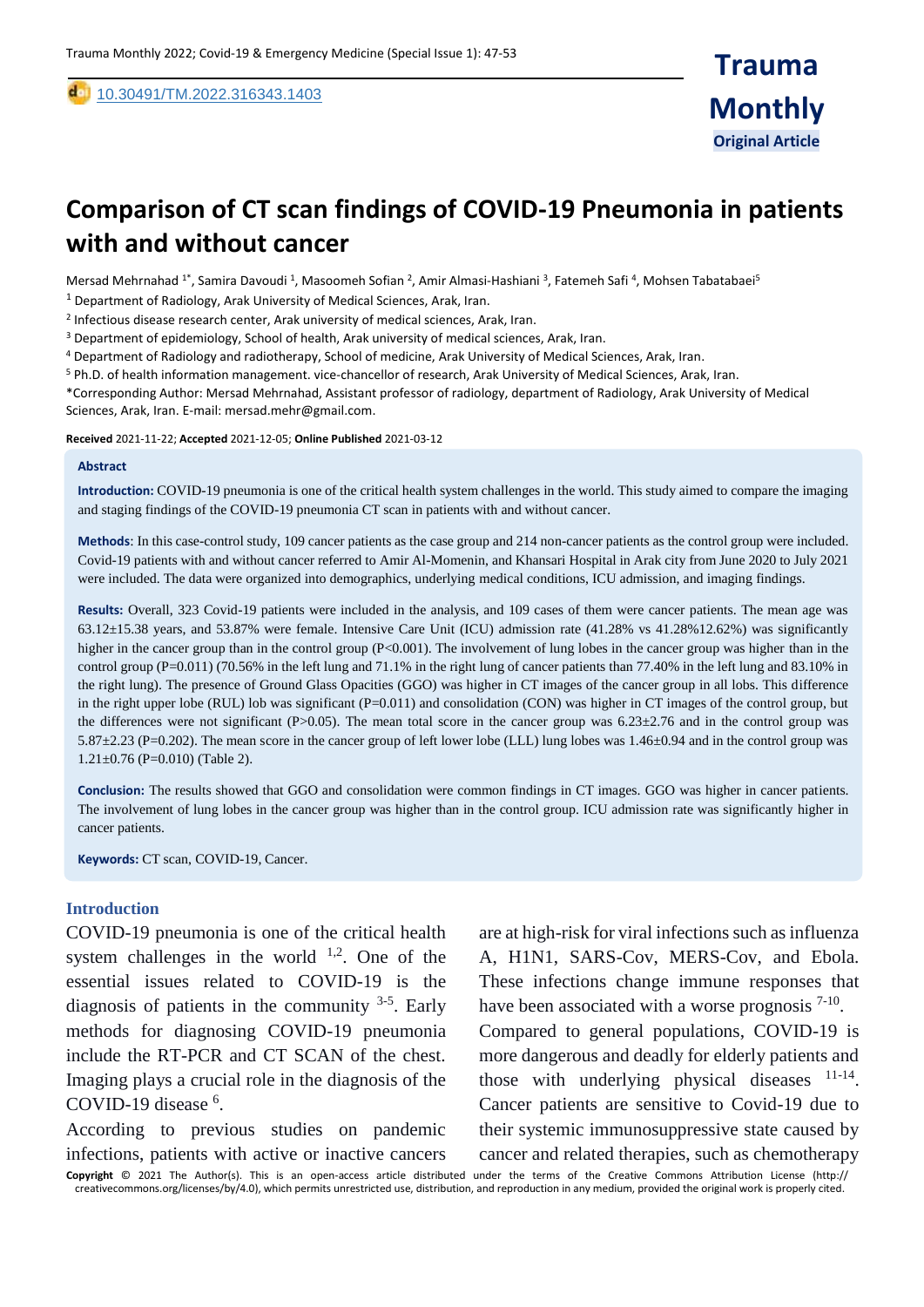and/or radiation treatment <sup>15</sup>.

Recent studies have shown that patients with cancer are more likely to develop COVID-19 infection than healthy individuals following an immune deficiency. Preliminary studies on COVID-19 in patients with cancer over 30 days showed that 13% of patients with active cancer or a history of COVID-19 were diagnosed. Also, factors such as male gender, age, history of smoking, and the number of underlying diseases are among the factors that play a significant role in increasing mortality in these patients  $10-15$ .

Considering the importance of preventing and controlling COVID-19 infection in patients with immunodeficiency, including cancer, also considering the epidemic of this virus in different provinces and the limited information available in the field of patients with cancer and the importance of CT scan in Diagnosis and severity of pulmonary involvement in patients with Covid-19. This study aimed to compare the imaging and staging findings of the Covid-19 pneumonia CT scan in patients with and without cancer.

# **Methods**

# **Study design**

Overall, 109 cancer patients in the case group and 214 non-cancer patients in the control group were included in this case-control study. The age was matched between two groups. The proposal of this study was confirmed by the Research Ethics Committee of Arak University of Medical Sciences. Covid-19 patients with and without cancer referred to Amir Al-Momenin, and Khansari Hospital in Arak city from June 2020 to July 2021 were included.

# **Exclusion criteria**

Patients with primary or metastatic lung cancer, having a history of chemotherapy and radiotherapy six months before, smoking and drug addiction, and pregnancy positive were excluded.

# **Sampling**

Jianbo Tian et al.  $^{16}$  estimated the frequency of ground-glass opacity in patients with and without cancer to be 76% and 61%, respectively, and

considering alpha equal to 5%, power 80%, and the case to control the ratio of 1 to 2. The required sample size for the case group was 110 people and for the control group was 220 people, a total of 330 people were included in the study.

# **Variables**

Demographic information including age, sex, and history of the underlying disease was recorded in the prepared checklist through face-to-face interviews. The incidence of cancer was based on the confirmation of the malignancy as well as the laboratory and pathological documentation of the patients. Pulmonary cancer cases or patients with pulmonary metastasis were excluded.

To evaluate for COVID-19, patients underwent a visit to an infectious disease specialist, and a PCR test was performed to confirm the diagnosis. Only routine tests were performed on the patient.

A CT scan was performed using 16 slices, without contrast, whereas the patient was in the supine position and at the end of their tail. The cut thickness of all CT scan images was 0.5-5 mm. The scans were examined for the 1. Ground Glass Opacities, 2. Consolidation, 3. Mixed Ground Glass with Consolidation Opacities, 4. Crazy Paving Appearance, 5. Halo sign, 6. Reverse Halo sign, 7. Pulmonary Nodules with a halo, 8. Tree in the bud, 9. Centrilobular Nodules, 10. Bronchial wall thickening, 11. Traction bronchiectasis, 12. Normal.

Pulmonary involvement score (CT score) after evaluating all five lobes, separately, was as follows: Score zero: no involvement, score 1: mild involvement of one lobe, score 2: mild involvement of one lobe, score 3: moderate involvement of one Lobe, Score 4: Severe involvement of a lobe. The sum of the scores of pulmonary involvement in each patient is determined by summing the scores of 5 lobes. The CT scan conflict score reaches its peak on the 6th to the 10th day of infection. So, the CT score was determined for the patients on the sixth to the tenth day.

The results of the initial CT scan After confirmation of the disease, patients in both groups were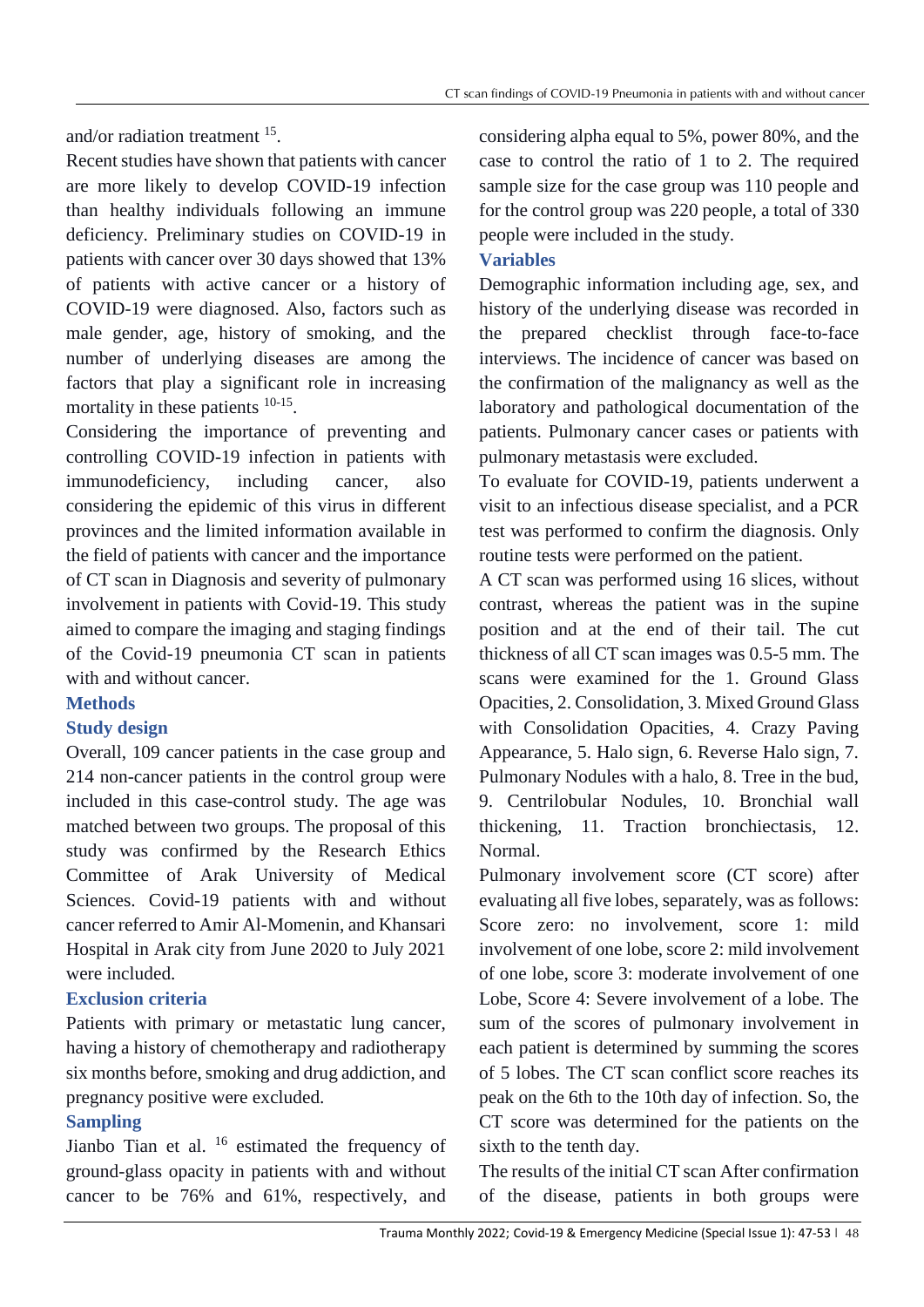evaluated by the principal facilitator (radiologist) based on the mentioned patterns. Then, in addition to the type of involvement pattern, a pulmonary involvement score was recorded for each patient.

Ct-score grading was assessed according 0=none, 1=<20%, 2=25-50% mild, 3=50-75% sever and 4=75-100 complete in this study.

## **Statistical analysis**

Data were analyzed via SPSS-20 software. After entering the information in Stata software, central indicators, dispersion, and graphs were used to examine descriptive statistics. Kolmogorov Smirnov test was used for assessing normality test. Chi-square and Independent Sample T-test were used at a significance level of less than 0.05 to compare the two groups.

## **Results**

Overall, 323 Covid-19 patients were included, and 109 cases of them were cancer patients. The mean age was  $63.12 \pm 15.38$  years, and  $53.87\%$  were female. There were no differences between the two groups regarding the distribution of age and sex (P=0.56 and 0.38, respectively) (Table 1).

| Table 1: Distribution of age, sex, ICU admission, in the two |  |
|--------------------------------------------------------------|--|
| groups                                                       |  |

| Items      |        | Control           | Cancer            | P-    |
|------------|--------|-------------------|-------------------|-------|
|            |        |                   |                   | value |
| Age, years |        | $63.41 \pm 14.43$ | $63.12 \pm 15.38$ | 0.56  |
| Sex        | Female | 119 (55.61%)      | 55 (50.46%)       | 0.38  |
|            | Male   | 95 (44.39%)       | 54 (49.54%)       |       |

In the cancer group, 45 (41.28%) cases and the control group 27 (12.62%) cases were admitted to the ICU. ICU admission rate was significantly higher in the cancer group than in the control group (P<0.001) (Table 2).

# **Lobe distributions**

The lobes of the left and right lung were equally affected by Covid-19 in both control and cancer patients; 70.56% in the left lung and 71.1% in the right lung of cancer patients in comparison with 77.40% and 83.10% in left and right lungs of the control group, respectively. Also, the involvement of lung lobes in the cancer group was higher than in the control group  $(P=0.011)$ . The right upper lobe (RUL) and left lower lobe (LLL) were the most and the least involved lobes in the cancer group compared to the control group, respectively. The RLL and right upper lobe (RUL) were the most commonly involved lobes in the control group; 71.1% and 71.0%, respectively.

# **Patterns of the lesions**

The results showed that GGO and consolidation were common findings in CT images all Lobs (Table 2). The presence of GGO was higher in CT images of the cancer group in all lobs. This difference in the right upper lobe (RUL) lob was significant  $(P=0.011)$ , and consolidation  $(CON)$ was higher in CT images of the control group, but differences were not significant (P>0.05) (Table 2). Also, the incidence of Crazy showed a significantly higher rate in cancer patients in RUL and RML lung lobes (P=0.47 and 0.222, respectively). There was a 1 (0.92%) Reverse Halo sign case in LLL and RLL lung lobes.

Overall, there were no significant differences between the two groups regarding the distribution of CON, GGO+CON, CRAZY, Reverse Halo sign, Subplural bands (Table 2).

The mean total score in the cancer group was  $6.23\pm2.76$  and in the control group was  $5.87\pm2.23$  $(P=0.202)$ . There were no significant differences between the two groups regarding mean scores in RUL, RML, RLL, and LUL. But, the mean score in the cancer group of LLL lung lobes was 1.46±0.94 and in the control group was  $1.21 \pm 0.76$ . There was a significant difference between the two groups (P=0.010) (Table 2).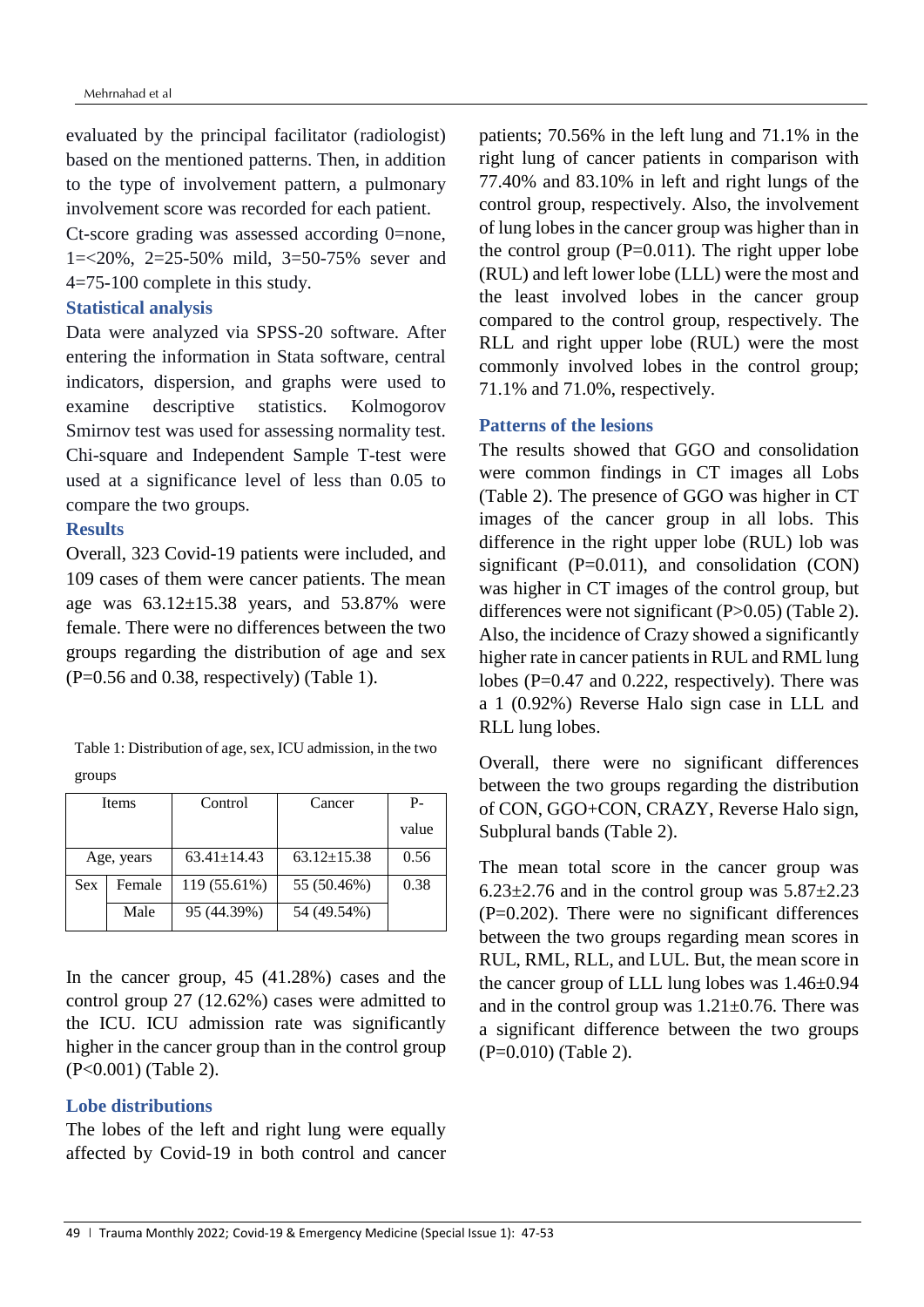| Table 2: Distribution of GGO, CON, GGO+CON, CRAZY, Reverse Halo sign, Subplural bands and by lung lobes in the two |  |
|--------------------------------------------------------------------------------------------------------------------|--|
| group                                                                                                              |  |

| Items                | control         | cancer          | P-value        |
|----------------------|-----------------|-----------------|----------------|
| <b>ICU</b> admission | 27 (12.62%)     | 45 (41.28%)     | $\sqrt{0.001}$ |
| RUL                  |                 |                 |                |
| GGO                  | 88 (41.12%)     | 61(55.96%)      | 0.011          |
| <b>CON</b>           | 61(28.5%)       | 24 (22.02%)     | 0.211          |
| $GGO+CON$            | 22 (10.28%)     | 12(11.01%)      | 0.840          |
| <b>CRAZY</b>         | $0(0.0\%)$      | 2(1.83%)        | 0.047          |
| Reverse Halo sign    | $3(1.40\%)$     | 4(3.67%)        | 0.186          |
| Score                | $1.16 \pm 0.82$ | $1.14 \pm 0.74$ | 0.590          |
| RML                  |                 |                 |                |
| GGO                  | 87 (40.66%)     | 51 (46.79%)     | 0.422          |
| <b>CON</b>           | 57 (26.64%)     | 22 (20.18%)     | 0.202          |
| GGO+CON              | 27 (12.62%)     | 11 (10.09%)     | 0.505          |
| <b>CRAZY</b>         | 1(0.47%)        | 2(1.83%)        | 0.222          |
| Subplural bands      | $0(0.0\%)$      | 1(0.92)         | 0.161          |
| Score                | $1.02 \pm 0.72$ | $1.08 \pm 0.81$ | 0.54           |
| RLL                  |                 |                 |                |
| GGO                  | 86 (40.19%)     | 50 (45.86%)     | 0.328          |
| $\overline{CON}$     | 63 (29.58%)     | 25 (22.94%)     | 0.206          |
| GGO+CON              | $30(14.02\%)$   | 16(14.68%)      | 0.87           |
| Reverse Halo sign    | $0(0.0\%)$      | $1(0.92\%)$     | 0.161          |
| Subplural bands      | $3(1.40\%)$     | 4(3.67%)        | 0.186          |
| Score                | $1.27 \pm 0.86$ | $1.41 \pm 1.02$ | 0.207          |
| LUL                  |                 |                 |                |
| $_{\rm GGO}$         | 91 (42.52%)     | 47 (43.12%)     | 0.918          |
| $\overline{CON}$     | 56 (26.54%)     | 26 (23.85%)     | 0.602          |
| GGO+CON              | 28 (13.08%)     | $12(11.02\%)$   | 0.592          |
| <b>CRAZY</b>         | $0(0.0\%)$      | $1(0.92\%)$     | 0.161          |
| Subplural bands      | $0(0.0\%)$      | $1(0.92\%)$     | 0.161          |
| Score                | $1.18 \pm 0.82$ | $1.12 \pm 0.88$ | 0.58           |
| <b>LLL</b>           |                 |                 |                |
| $_{\rm GGO}$         | 101 (47.20%)    | 57 (52.29%)     | 0.386          |
| CON                  | 50 (23.36%)     | 26 (23.85%)     | 0.922          |
| GGO+CON              | 26(12.15%)      | 14 (13.73%)     | 0.694          |
| Reverse Halo sign    | $0(0.0\%)$      | $1(0.92\%)$     | 0.161          |
| Normal               | $0(0.0\%)$      | $1(0.92\%)$     | 0.161          |
| Score                | $1.21 \pm 0.76$ | $1.46 \pm 0.94$ | 0.010          |
| <b>Total</b> score   | $5.87 \pm 2.23$ | $6.23 \pm 2.76$ | 0.202          |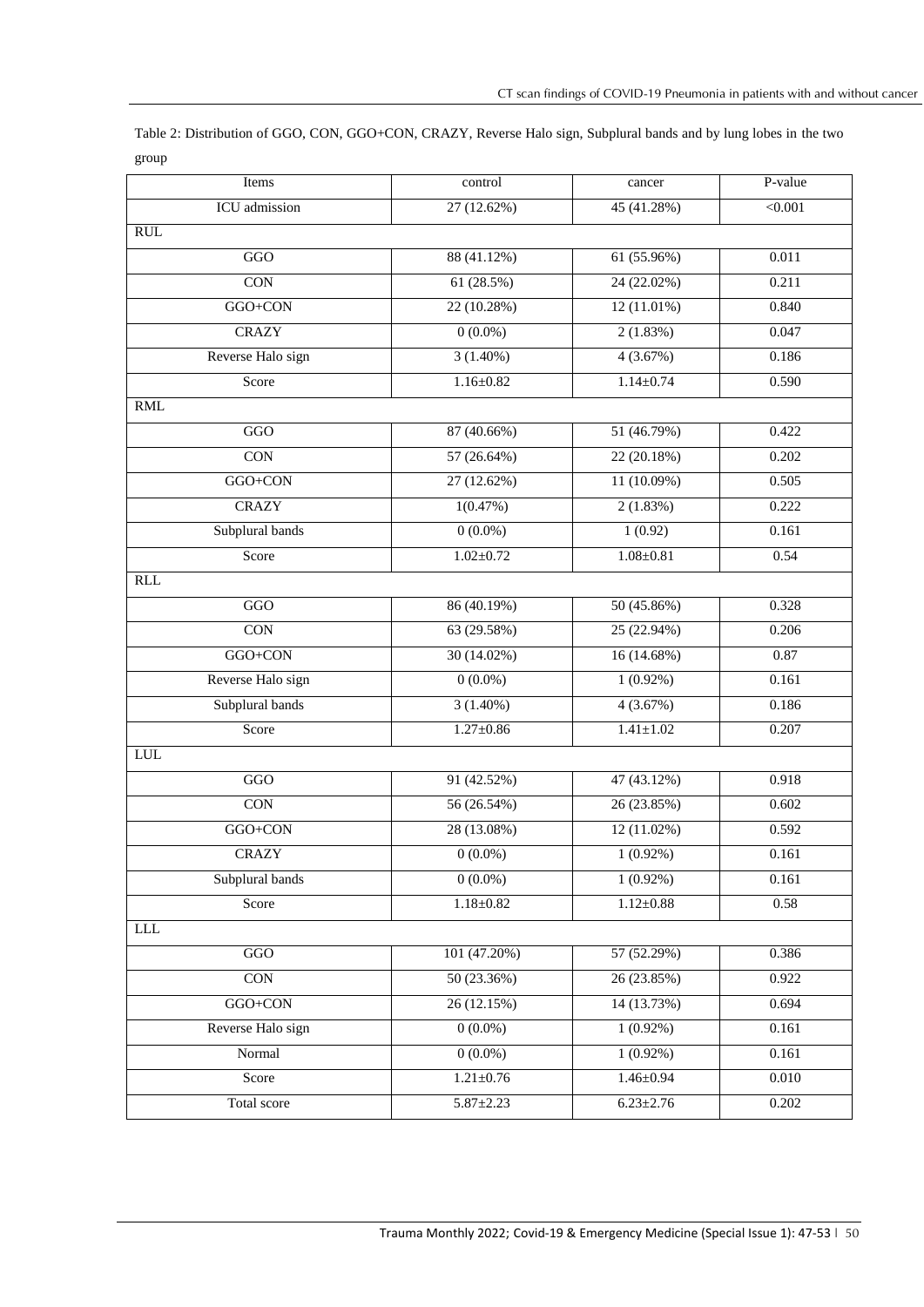## **Discussion**

This research aimed to evaluate lung CT outcomes in COVID-19 patients with cancer and non-cancer cases. Lobes of the left and right lung were affected equally by COVID-19 in both groups. Also, the involvement of lung lobes in the cancer group was higher than in the control group.

The GGO was the frequent finding in both groups, and it was higher in the cancer group than the control group, especially in the RUL lob. Also, consolidation was higher in the control group. In the current study, there was no statistically significant difference in the affected segment of lung lobes between cases with cancer and noncancer.

Ostad et al. (2020) showed patch consolidation and environmental involvement, and ground-glass lesions are the most main findings of CT scans in Covid-19 patients (17). Ye et al. (2020) showed that Ground glass lesions and Consolidation are the most common CT scan findings in Covid-19 patients (18). Research on CT scan images of 55 cases in Iran showed right and left lower lobes are the most frequently involved lobes (19). A metaanalysis study on 2,738 patients revealed RLL and LLL were the most involved lung lobes (87.21% and 81.41%, respectively) (20). GGO was the most common result in most studies among different models (18-22).

Another study on CT scan images of 55 patients showed that right and left lower lobes are the more affected lobes (21). A meta-analysis on 2,738 participants also showed RLL and left lower lobe had the most affected lung lobes (87.21% and 81.41%, respectively) (21).

L. Zhang et al. reported the clinical characteristics of COVID-19-infected cancer patients at three hospitals in Wuhan, China, on 28 patients (17 men (60.7%)). This study showed that cancer patients showed worse conditions and a poorer prognosis for COVID-19 infection (22).

The GGO was the most frequent finding in most reports (18-22). The results are in agreement with Zhang et al.'s research (22) (2020) on COVID-19disease cancer patients that GGO was the most common finding followed by consolidation. Vuagnat et al. (23) (2020) showed that the GGO was the most common outcome that was reported in at least half of breast cancer patients. Bai et al. (2020) showed GGO (91%) and consolidation (69%) were the most common outcomes (24).

A systematic review and meta-analysis of 15 retrospective studies including 2,451 patients with COVID-19 revealed that the crazy-paving pattern is significantly more common in severe than nonsevere patients (20). But, there was not any significant difference between recovered and deceased groups.

In the current study, Crazy showed a significantly higher rate in cancer patients in RUL and RML lung lobes. It seems that a crazy-paving pattern might be used as an indicator of cancer patients in large populations.

ICU admission rate was significantly higher in the cancer group than in the control group. Zhang et al. (2020) assessed clinical characteristics of COVID-19-infected cancer patients in three hospitals in Wuhan, China (22). This study showed that cancer patients showed worse conditions and poorer prognoses for COVID-19 infection. Miyashita et al. (25) (2020) showed that a history of cancer could increase the intubation rate. Liang et al. (2020) found a significantly higher incidence of death and ICU admission in cases with cancer than noncancer patients (26). Taghizadeh-Hesary et al. (2021) showed that the Covid-19 patients with cancer had a higher rate of mechanical ventilation and mortality. But, the admission rate was the same as the control group (27).

## **Conclusion**

The results showed that GGO and consolidation were common findings in CT images. GGO was higher in cancer patients. The involvement of lung lobes in the cancer group was higher than in the control group. ICU admission rate was significantly higher in cancer patients.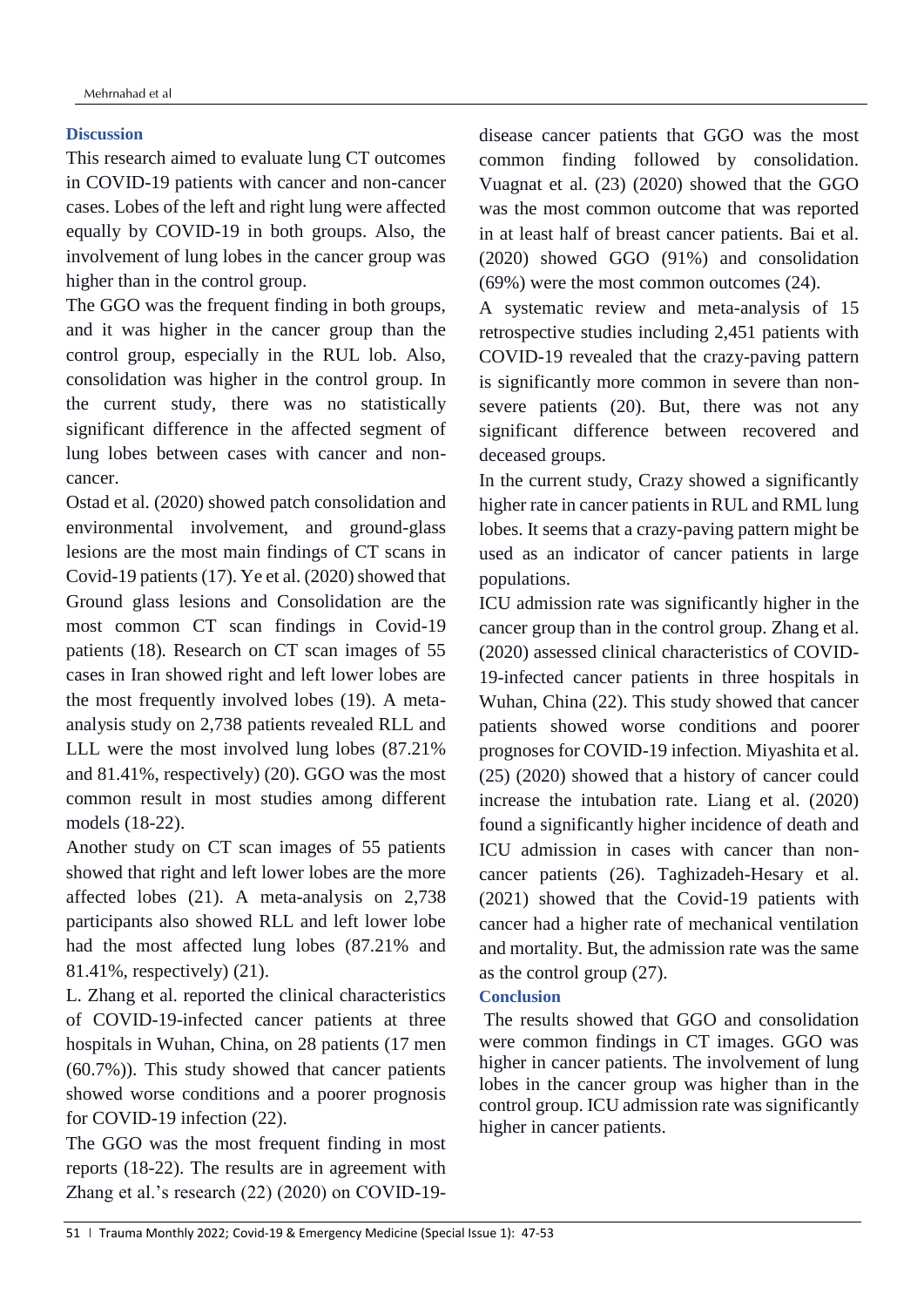#### **Acknowledgments**

None

#### **Abbreviations**

Intensive Care Unit (ICU) Ground Glass Opacities (GGO) Consolidation (CON) Mixed Ground Glass with Consolidation Opacities (GGO+CON) RUL: right upper lobe RML: right middle lobe RLL: right lower lobe LUL: left upper lobe LLL: left lower lobe

#### **Conflict of Interest Disclosures**

The authors declared no potential conflict of interests with respect to the research, authorship, and /or publication of this article.

#### **Funding Sources**

The authors received no funding support.

### **Authors' Contributions**

All authors pass the four criteria for authorship contribution based on the international committee of medical journal editors (ICMJE) recommendations.

#### **Ethical Statement**

This study was approved by ethical committee of Arak University of Medical Sciences, Arak, Iran.

#### **References**

1. Ronco C, Navalesi P, Vincent JL. Coronavirus epidemic: preparing for extracorporeal organ support in intensive care. The Lancet Respiratory Medicine. 2020;8(3):240-1.

2. The Lancet Infectious D. COVID-19, a pandemic or not? The Lancet Infectious Diseases. 2020.

3. Zhu N, Zhang D, Wang W, Li X, Yang B, Song J, et al. A novel coronavirus from patients with pneumonia in China, 2019. New England Journal of Medicine. 2020.

4. Loeffelholz M. Clinical virology manual: John Wiley & Sons; 2016.

5. Song Z, Xu Y, Bao L, Zhang L, Yu P, Qu Y, et al. From SARS to MERS, thrusting coronaviruses into the spotlight. Viruses. 2019;11(1):59.

6. Kuiken T, Fouchier RA, Schutten M, Rimmelzwaan GF, Van Amerongen G, van Riel D, et al. Newly discovered coronavirus as the primary cause of severe acute respiratory syndrome. The Lancet. 2003;362(9380):263-70.

7. Drosten C, Günther S, Preiser W, Van Der Werf S, Brodt H-R, Becker S, et al. Identification of a novel coronavirus in patients with severe acute respiratory syndrome. New England journal of medicine. 2003;348(20):1967-76.

8. de Groot RJ, Baker SC, Baric RS, Brown CS, Drosten C, Enjuanes L, et al. Commentary: Middle East respiratory syndrome coronavirus (MERS-CoV): announcement of the Coronavirus Study Group. Journal of virology. 2013;87(14):7790-2.

9. Zaki AM, Van Boheemen S, Bestebroer TM, Osterhaus AD, Fouchier RA. Isolation of a novel coronavirus from a man with pneumonia in Saudi Arabia. New England Journal of Medicine. 2012;367(19):1814-20.

10. Organization WH. Summary of probable SARS cases with onset of illness from 1 November 2002 to 31 July 2003. http://www who int/csr/sars/country/table2004\_04\_21/en/index html. 2003.

11. Yang X, Yu Y, Xu J, Shu H, Liu H, Wu Y, et al. Clinical course and outcomes of critically ill patients with SARS-CoV-2 pneumonia in Wuhan, China: a single-centered, retrospective, observational study. The Lancet Respiratory Medicine. 2020.

12. Calisher C, Carroll D, Colwell R, Corley RB, Daszak P, Drosten C, et al. Statement in support of the scientists, public health professionals, and medical professionals of China combatting COVID-19. The Lancet. 2020;395(10226): e42-e3.

13. Organization WH. Coronavirus disease 2019 (COVID-19) situation reports. 2020. 2020.

14. Ai T, Yang Z, Hou H, Zhan C, Chen C, Lv W, et al. Correlation of chest CT and RT-PCR testing in coronavirus disease 2019 (COVID-19) in China: a report of 1014 cases. Radiology. 2020:200642.

15. Bernheim A, Mei X, Huang M, Yang Y, Fayad ZA, Zhang N, et al. Chest CT findings in coronavirus disease-19 (COVID-19): relationship to duration of infection. Radiology. 2020:200463.

16. Tian J, Yuan X, Xiao J, Zhong Q, Yang C, Liu B, et al. Clinical characteristics and risk factors associated with COVID-19 disease severity in patients with cancer in Wuhan, China: a multicentre, retrospective, cohort study. The Lancet Oncology. 2020;21(7):893- 903.

17. Ostad SP, Haseli S, Iranpour P. CT Manifestation of COVID-19 Pneumonia; Role of Multiplanar Imaging. Acad Radiol. 2020 Apr 7. doi: 10.1016/j.acra.2020.03.028

18. Ye Z, Zhang Y, Wang Y, Huang Z, Song B. Chest CT manifestations of new coronavirus disease 2019 (COVID-19): a pictorial review. Eur Radiol. 2020 Mar 19: 1-9.

19. Bao C, Liu X, Zhang H, Li Y, Liu J. Coronavirus disease 2019 (COVID-19) CT findings: a systematic review and meta-analysis. Journal of the American college of radiology. 2020;17(6):701-9.

20. Zheng Y WL, Ben S. Meta‐analysis of chest CT features of patients with COVID‐19 pneumonia. Journal of Medical Virology. 2021;93(1):241-9.

21. Ashraf MA, Shokouhi N, Shirali E, Davari-tanha F, Memar O, Kamalipour A, et al. COVID-19 in Iran, a comprehensive investigation from exposure to treatment outcomes. MedRxiv. 2020.

22. Zhang L, Zhu F, Xie L, Wang C, Wang J, Chen R, et al. Clinical characteristics of COVID-19-infected cancer patients: a retrospective case study in three hospitals within Wuhan, China. Ann Oncol. 2020;31(7):894-901.